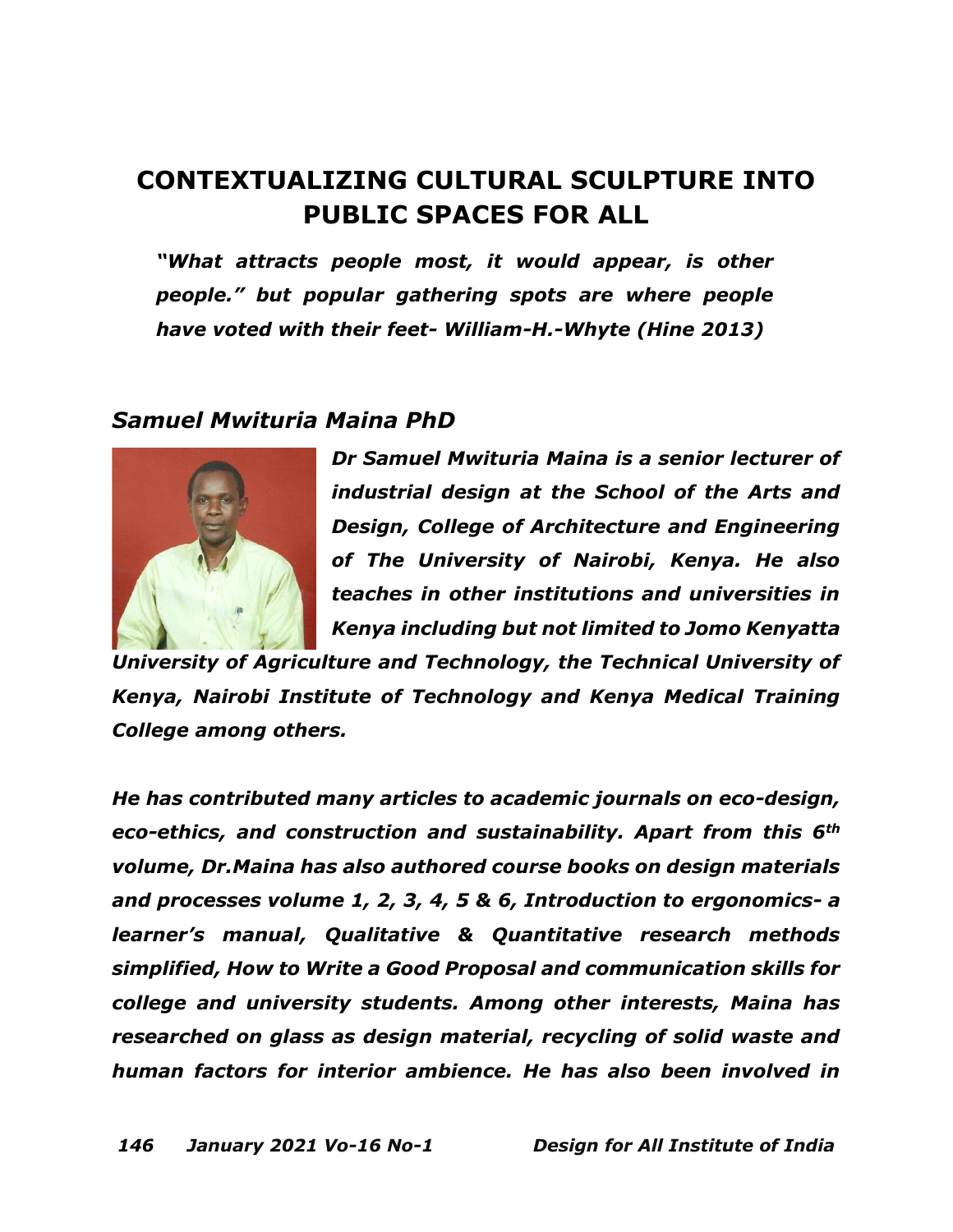*several consultancies and exhibitionsindividually and in collaborations.*

### **Abstract**

**Sabouri et al, in their study titled "Role of urban sculptures in Beautification and Improvement of quality of urban spaces (case study: Fuman County)" concluded that urban spaces are the places in which citizens' civil and social life occurs. Hence, attention to design of these spaces causes improvement of quality and realization of urban life and interaction between citizens and city. In their study, arrival of urban sculptures to public spaces has been mentioned as one of the suitable solutions for beautification and improvement of quality of urban spaces. Problem In Nairobi, there are many open spaces suitable for such sculptural expression. Unfortunately, the spaces are at best neglected, bare and devoid of recreational ambience. Objectives Hence, the present research sought to examine role of these sculptural elements in beautification and Improvement of quality of urban spaces. Design Library study, case study and distribution of questionnaire have been used as the research method. Setting: the study was conducted in Nairobi, Kenya under the auspices of the school of the Arts and Design of The University of Nairobi.**

**Subjects: visitors to the park, Nairobi county staff of the environmental department, key informants and seasoned sculptors. Results: Art of sculpture at public spaces directly associates to people, causing improvement of citizens' visual culture and improvement of quality of urban environments. Urban sculptures in addition to beautifying urban spaces can undertake positive and**